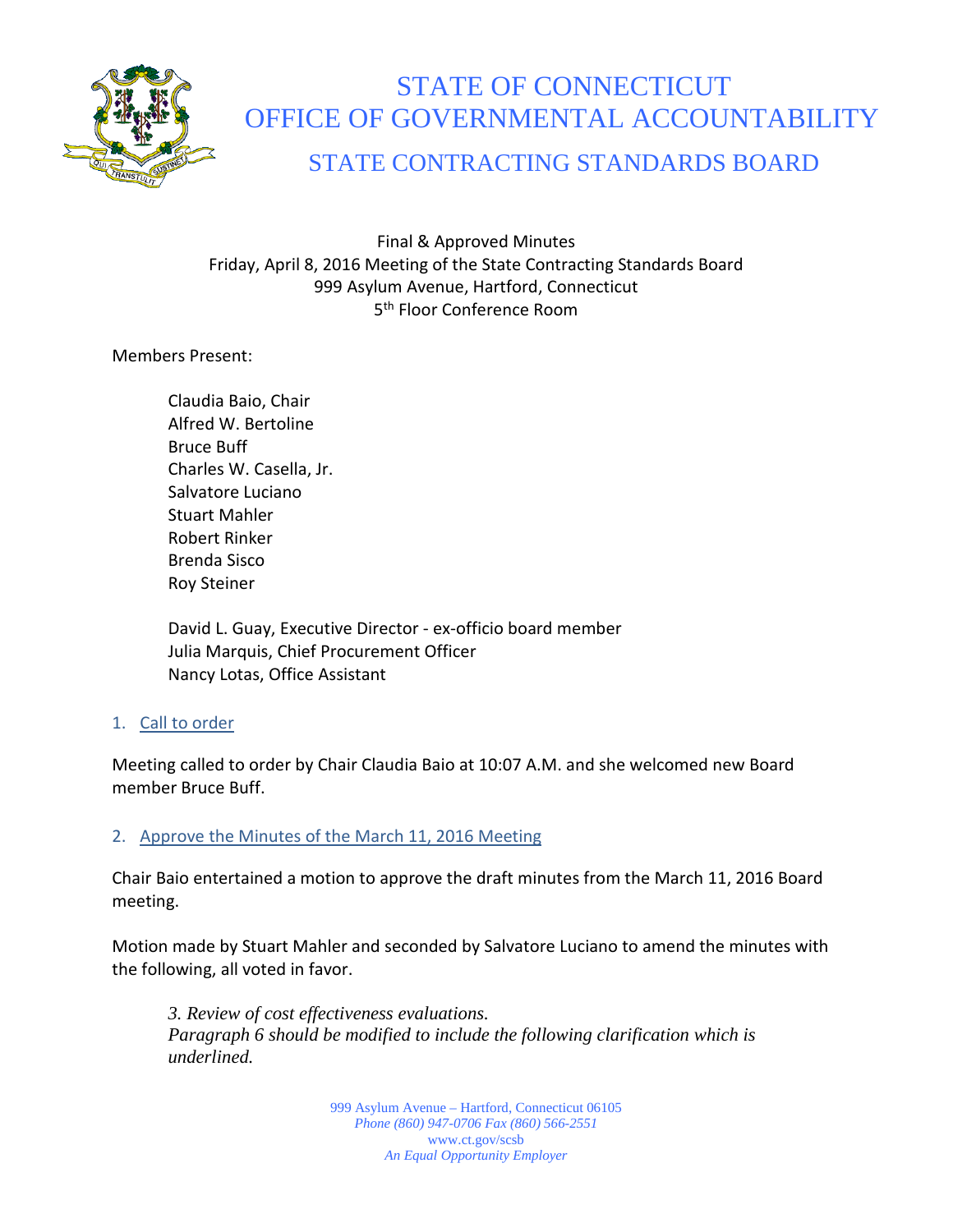*Discussion held on whether the Board is authorized to do one or more than one functional review per year. Mr. Mahler brought to the attention of the Board the following in 4e-16 (l) (1): The Board may review additional existing privatization contracts and shall review not less than one contracting area each year that is currently privatized. Charles Casella offered the reason the Board is looking into the matter is so the Board can promulgate standards and regulations.*

Motion made by Alfred Bertoline and seconded by Salvatore Luciano to approve the minutes of the March 11, 2016 Board meeting as amended. All voted in favor.

Stuart Mahler raised the issue of how detailed the minutes should be, based upon a communication from Executive Director Guay offering minutes that provided less detail in order for Executive Director Guay to focus on more important items. Mr. Mahler spoke in favor of more detailed minutes.

Motion made by Stuart Mahler that in order to understand what was discussed at the Board and committee meetings, that meeting minutes will include pertinent information discussed at the meetings, whether a subcommittee meeting or a Board meeting. Motion seconded by Charles Casella.

Mr. Mahler spoke strongly in favor of detailed minutes. Chair Baio noted her support of Executive Director Guay's offering of less detailed minutes. Executive Director Guay defended the new model of minutes. Brenda Sisco supported the abbreviated minutes considering the limited staff resources. Robert Rinker supported the motion as consistent with the Board's mission.

Voting yes:

Charles W. Casella, Jr. Stuart Mahler Robert Rinker Roy Steiner

Voting no:

Claudia Baio Alfred W. Bertoline Bruce Buff Brenda Sisco

Abstaining:

Salvatore Luciano

Four voting yes, four voting no, and one abstention- the motion fails.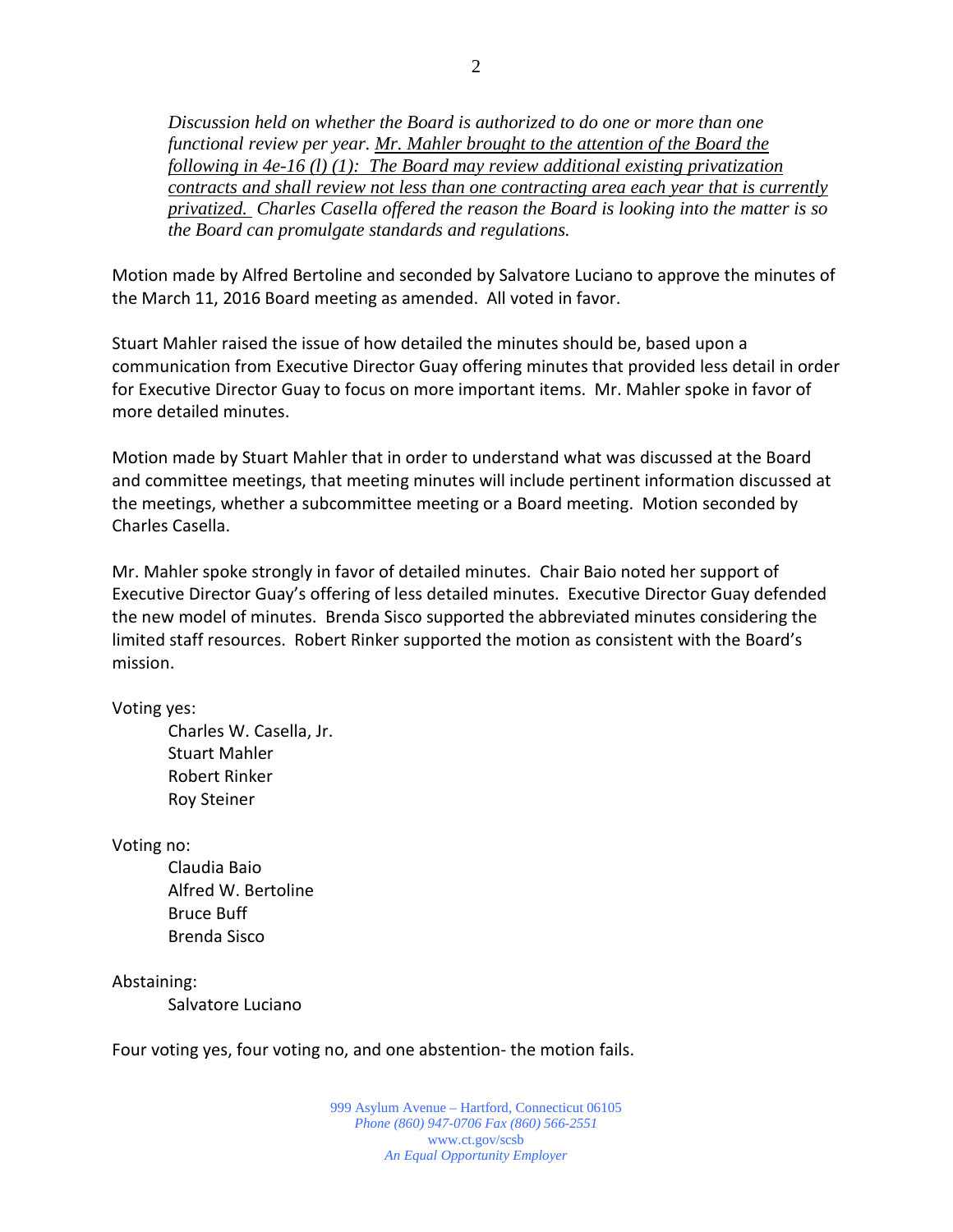Charles Casella questioned whether the Chair gets to vote or only to break a tie. Chair Baio responded that she gets to vote.

Stuart Mahler offered further comment that items such as the question of how minutes will be produced should come before the Board and not a unilateral decision of the Chair. He further noted that the Board has to evaluate Julia and David and their duties have just changed. Chair Baio responded that it was not a unilateral decision. Rather it was a decision of the Executive Director and he ran it by her. Executive Director Guay offered to Mr. Mahler that despite the failed motion, he would endeavor to provide more detailed minutes.

# 3. Continued review of cost effectiveness evaluation data

Based upon discussions at the last Board meeting, Ms. Marquis provided a response to the Board's request to perform a deeper analysis of the cost effectiveness evaluation data collected.

For the benefit of the new members of the Board, Ms. Marquis explained the statutory requirement for cost effectiveness evaluations. Discussion was held on the methodology of the request for information from agencies.

Motion made by Alfred Bertoline and seconded by Salvatore Luciano to direct further research and data analysis from Ms. Marquis on the cost effectiveness evaluations by state agencies.

Voting yes:

Claudia Baio Alfred W. Bertoline Bruce Buff Charles W. Casella, Jr. Salvatore Luciano Stuart Mahler Brenda Sisco Roy Steiner Voting no:  $\Omega$ Abstaining: Robert Rinker

After the vote Ms. Marquis noted she preferred to be more proactive and more useful to the Board, but she is receiving a mixed message from some who prefer she only undertake tasks directed by the Board at a meeting and some prefer making requests directly to her.

Brenda Sisco offered that with only two individuals as staff, direction should come from the Board at a meeting, further offering if staff has suggestions she would love to hear them.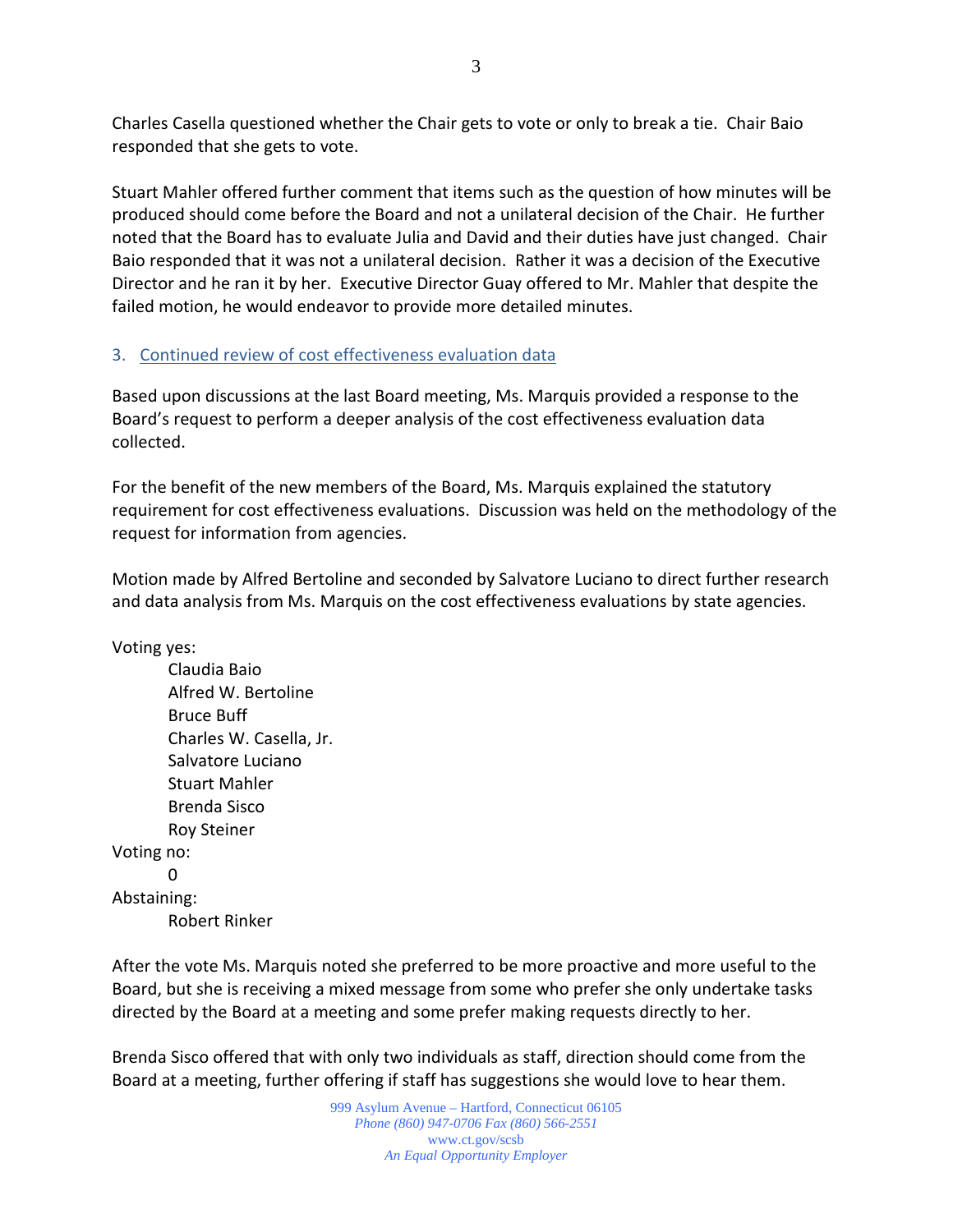David Guay suggested that Ms. Sisco's suggestion of staff offering a template of what they think should be the direction of the Board and letting the Board pick and choose from the offered direction would be a good approach.

Chair Baio cautioned about staff receiving potentially inconsistent direction from individual Board members, taking staff in several different directions.

Charles Casella suggested that staff certainly should be responding to direction from the Board and beyond that, statutory obligations should be fulfilled regardless of direction from the Board. Mr. Casella asked Ms. Marquis what other things she thinks she should be doing. Ms. Marquis responded she would provide a list. Mr. Casella suggested a list from Mr. Guay also. Mr. Guay responded that was what he had suggested in response to Ms. Sisco, that is, provide a list of what staff thinks the Board can do with the limited resources it has. Mr. Guay further explained that because of the proposed elimination of the Board's staff by the Appropriations Committee budget he will be preparing a dual track for the Board. One track for the Board continuing its existence with staff and a second preparing for the possible closing of operations and recommending how the Board may continue without staff.

Mr. Buff suggested a path for Ms. Marquis to follow in order to gather more detailed information from the agencies that responded that they had not performed cost effectiveness evaluations. Mr. Rinker suggested that the Board needed to start with asking did you have any contracts for services and looking to find out who is following the law and who isn't.

Chair Baio wrapped up discussion by reiterating what the Board is looking for Ms. Marquis to ask of each agency. Ms. Marquis suggested she will provide a draft of the next questionnaire and seek Board member input.

Mr. Mahler commented that he hoped the minutes would report more than "discussion held."

### 4. Continued Review of DMV Contract

Ms. Marquis provided a copy of a memorandum from Sharon Geanuracos of the Legal Services Division of the Department of Motor Vehicles (DMV), received in response to the questions the Board posed concerning further outsourcing to AAA and lessons learned from the 3M contract.

Ms. Geanuracos responded that it would be premature to provide lessons learned. DMV projects that it will not be in a position to finalize a timeline, conduct an analysis, develop a close-out summary and formulate lessons learned until sometime in the second half of 2017. DMV is not currently sending additional work to AAA. DMV has had discussions with AAA about expanding the work that AAA does to include registration renewals in accordance with statutory language of 2010.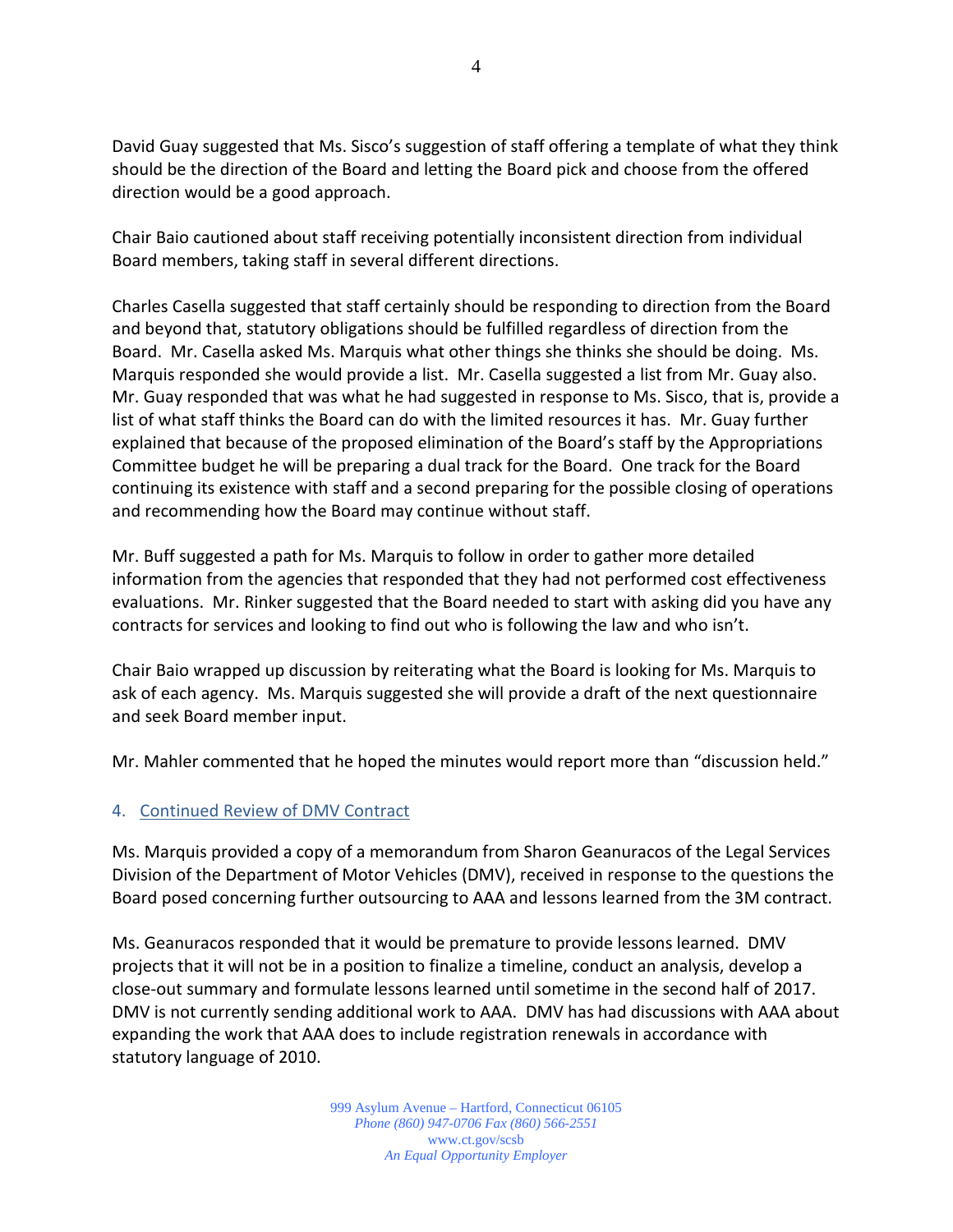Mr. Casella questioned the DMV response about a 12-month warranty period on the 3M software at the conclusion of implementation and final system acceptance. Ms. Marquis responded with an explanation of the warranty and maintenance agreements after the warranty period. Mr. Casella offered that warrantees should be something the Board looks into when setting standards for contracts.

Mr. Bertoline expressed his disappointment with the DMV response, suggesting that it's hard to believe that nothing has been learned so far and won't be until 2017. Mr. Bertoline expressed his belief that the Board was also going to ask the same question of the Department of Administrative Services Bureau of Enterprise Systems and Technology (DAS/BEST). Ms. Marquis responded that she did not have that as a task from the last meeting but would make the inquiry.

Robert Rinker added that the DMV system is not the first system the State of Connecticut has bought that hasn't worked. There are issues that need to be addressed when procuring IT software. What happens after the warranty period? Does the system have proprietary language? Why doesn't the state run parallel systems when implementing a new system until it's sure the new system is functional? How do we engage a system in place and how do we address proprietary software, when only the vendor can fix the software?

Ms. Marquis responded to Mr. Bertoline's disappointment with the response by stating she will communicate with DMV for a better response by using the Board's statutory authority.

Stuart Mahler suggested that the Board terminate or recommend the termination of the DMV 3M contract. Mr. Casella added that maybe a standard is needed on how to deal with situations such as the 3M DMV contract.

For the Board's information Ms. Marquis provided the Board with a copy of House Bill 5625 An Act concerning the sale, via internet auction, of license plates issued by the Department of Motor Vehicles. Ms. Sisco noted the summary is all that is available and that the substitute language is not available, thus hard to have a substantive conversation without the substitute language. Mr. Rinker noted that unless the bill includes notwithstanding language the action contemplated in the bill would still fall under the Boards purview.

### 5. Review of Labor Relations Contracts

Based upon discussions at the last meeting, Ms. Marquis recapped the Board's requests of her. Request from the Office of Labor Relations (OLR) a copy of all their contracts, and all contracts state wide concerning labor negotiations, including from Judicial and higher education.

All contracts have been provided to the Board and forwarded to members. Ms. Marquis, in response to a question from Mr. Casella, provided the payment method used and the amounts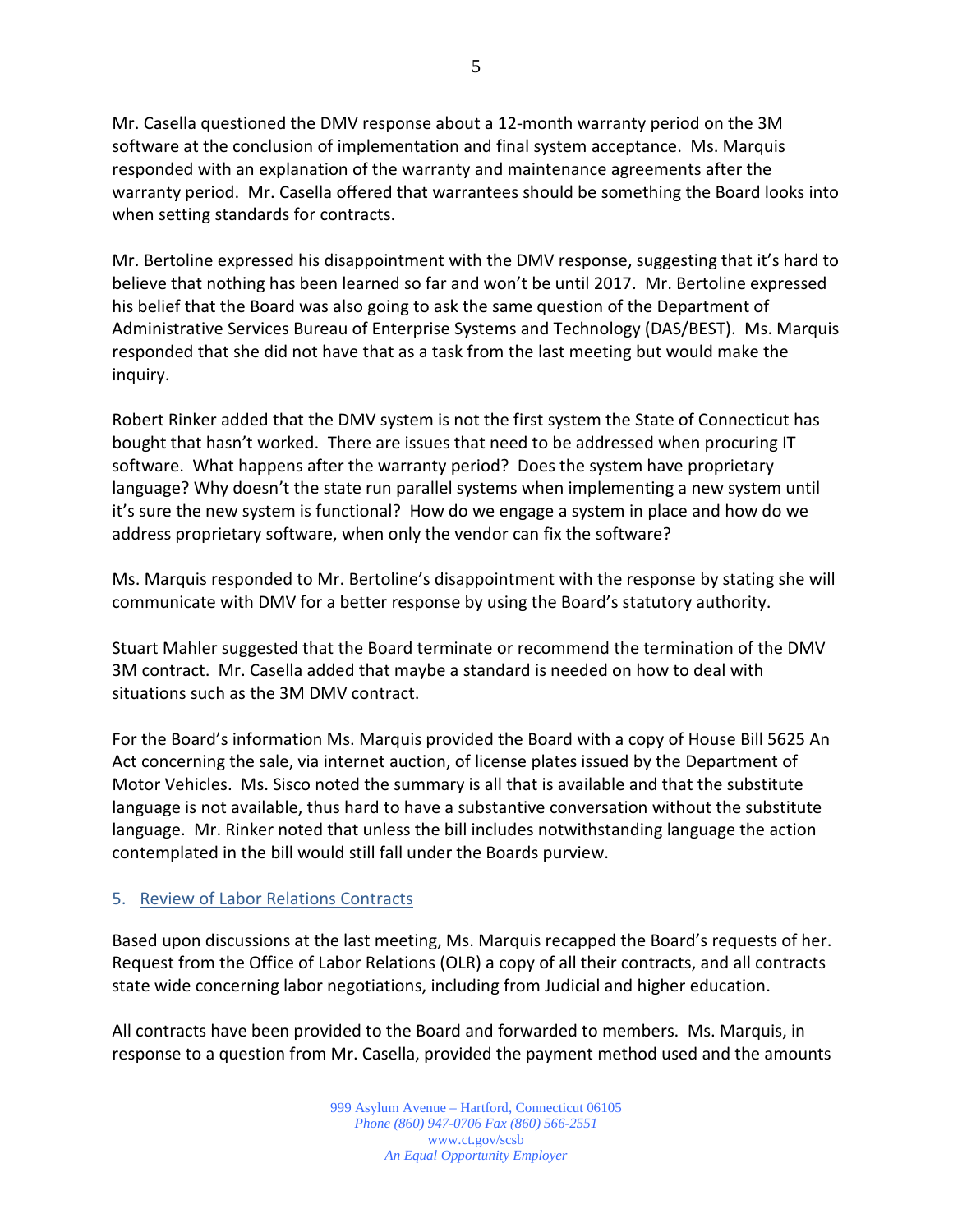spent to date. Ms. Marquis provided that the Judicial branch is not using a master contract, but rather paying for legal services with a purchase order which states the terms and conditions.

Ms. Marquis will forward all the correspondence she has received so far.

Mr. Rinker had Ms. Marquis explain the difference in paying for legal services through a personal services agreement and simply paying through a purchase order. Mr. Rinker asked Ms. Marquis to gather the procurement code from the Judicial Branch for a review.

Mr. Casella asked if he was to understand correctly that the Judicial Branch is not included in the Board's statutes. Ms. Marquis responded, yes, but they are supposed to provide the Board with their procurement code and procedures. Ms. Marquis stated she would provide the Board with a copy of the Judicial Branch procurement code.

# 6. Appointment to fill vacancy on the Privatization Contract Committee

Chair Baio announced she is appointing Larry Fox to the vacancy on the Privatization Contract Committee.

# 7. Other Business

Chair Baio reminded members to file their Ethics Statement of Financial Interest.

Discussion held on the proposed FY17 Appropriations Committee budget, which proposes the elimination of staff and the defunding of the Board. Brenda Sisco explained her disappointment and urged the Board to develop a plan and strategy to address the proposed budget, suggesting a need to communicate the Board's desire to have the funding restored.

Mr. Casella stated that it seems to be a public policy issue and should be presented to the Governor and to the General Assembly as that. Further stating that we hold great potential for savings to the State were we able to put up the standards we need to and able to look into the privatization contracts that we know are out there and spending a lot more money than it would cost to do them in house. Mr. Casella states it makes little sense from a public policy perspective to shut us down.

Mr. Rinker urged the Board to make a statement of opposition to the defunding of the Board.

Motion made by Robert Rinker and seconded by Alfred Bertoline to oppose the defunding of the State Contracting Standards Board. All voted in favor.

Mr. Casella recalled that the Privatization Contract Committee met and decided it wasn't in their purview to decide which issues to pursue, but it is the purview of the Board.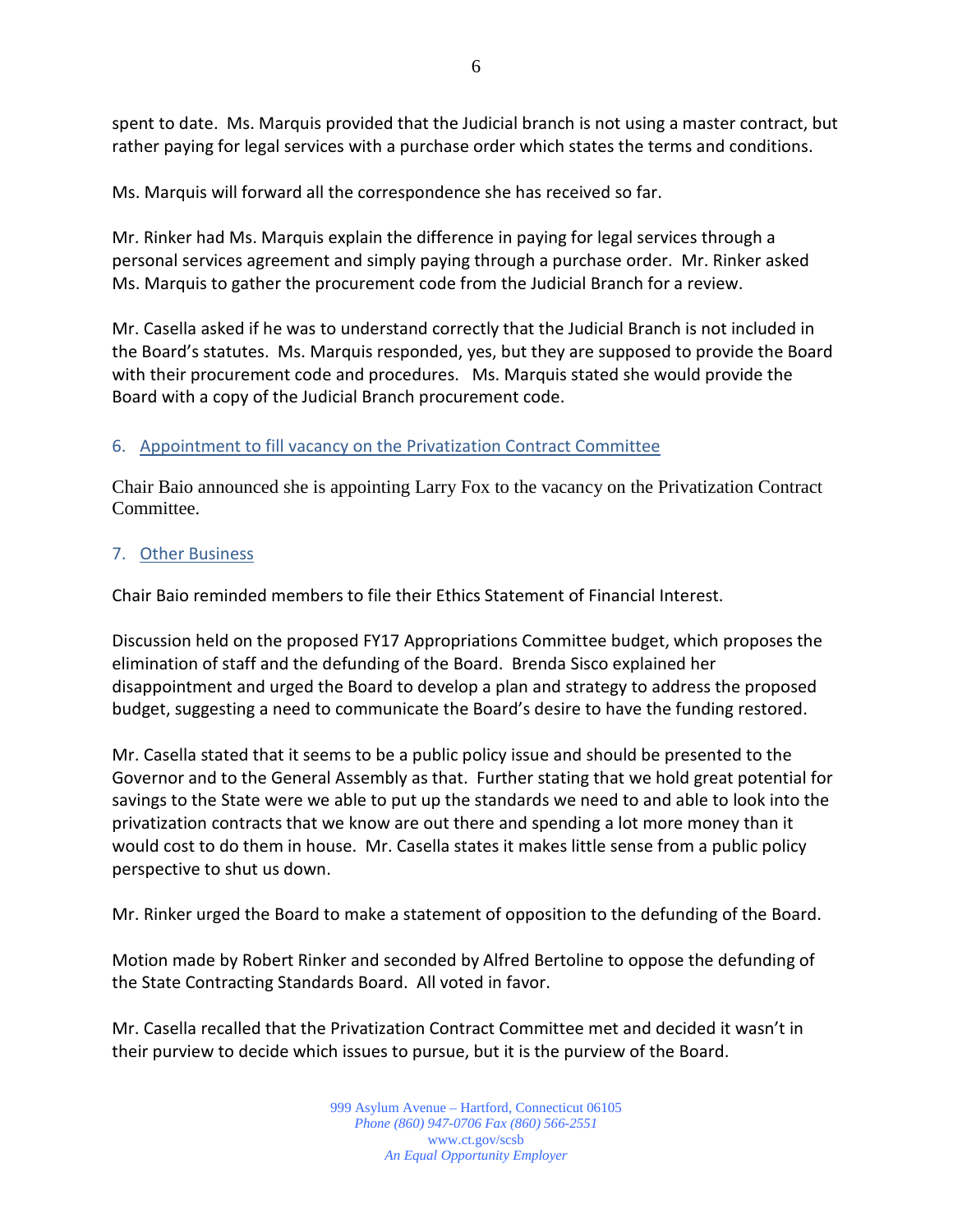Motion made by Charles Casella and seconded by Salvatore Luciano that the Board support the review of the bridge safety inspection contracts that are in the Department of Transportation. All voted in favor.

Mr. Casella raised the issue of core governmental functions and to his knowledge there is no definition of core governmental function. Chair Baio responded that the Board had discussed this issue in the past. Mr. Mahler noted that it is defined under C.G.S 4e-16 (d).

*For the purposes of this section, "core governmental function" means a function for which the primary purpose is (A) the inspection for adherence to health and safety standards because public health or safety may be jeopardized if such inspection is not done or is not done in a timely or proper manner, (B) the establishment of statutory, regulatory or contractual standards to which a regulated person, entity or state contractor shall be held, (C) the enforcement of statutory, regulatory or contractual requirements governing public health or safety, or (D) criminal or civil law enforcement.*

Mr. Casella remarked that it seems kind of broad and that it seems to him that there probably are contracts out there that privatize core governmental functions. The question offered by Mr. Casella is how do we address that issue, and how do we address the issue for other agencies that want to do that. Mr. Casella further remarked that the only privatization effort brought before the Board was from the Department of Emergency Services and Public Protection (DESPP) concerning outsourcing of fingerprinting review, which was turned down because it was a core governmental function. Recently Mr. Guay provided the Board with a news clipping indicating that DESPP was considering privatizing the processing of rape kits. Mr. Casella asked how do we react to the privatization of the processing of rape kits and how do we react to core governmental functions being privatized. Mr. Casella urged that we need to look into that and maybe we need a subcommittee or regulations, but is unsure of what we need.

Chair Baio responded that it appears there are two parts. First, how to address the possible privatization of the analysis of rape kits. Chair Baio suggested we reach out to DESPP. Mr. Rinker offered that the processing of rape kits which lead to prosecutions is a core governmental function. Mr. Rinker further remarked that the Board is back to the listing and inventory of contracts in order to sort out for what those contracts are used. Ms. Marquis responded that she does not believe there is a button or mechanism in the State's contracting portal or the CORECT system to sort out the privatization contracts. Mr. Rinker focused the discussion on the collection of data on contracts and the scope of work

they accomplish. Without an inventory of all contracts we are unable to determine what services those contracts are performing.

Chair Baio summarized that staff will be ascertaining the status of the processing of rape kits by DESPP and collecting state-wide contract data. Ms. Marquis responded that she has made an initial inquiry of DESPP and will continue with her follow-up.